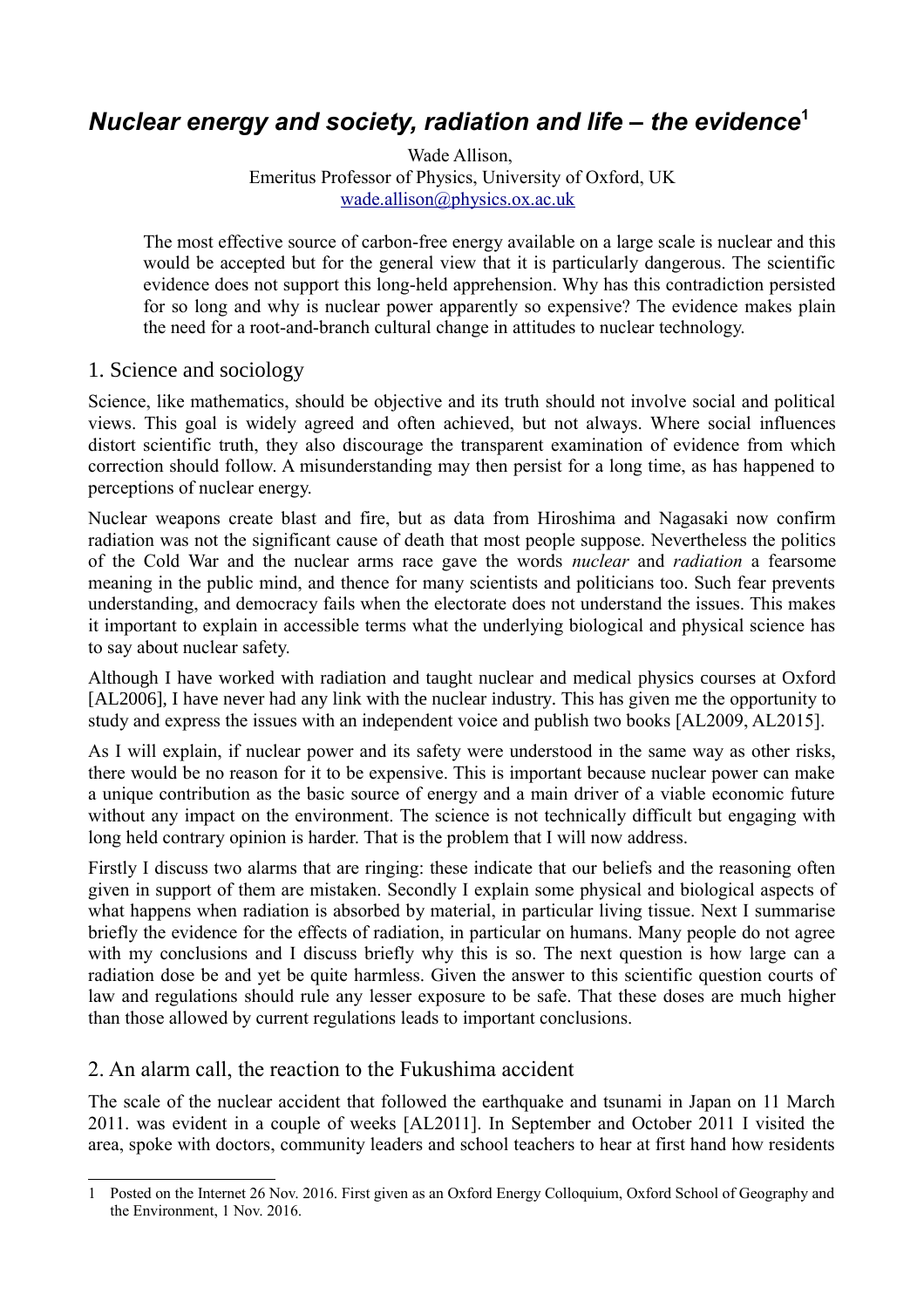and the authorities had responded to the nuclear accident.

Three separate things happened there in March 2011: the first was natural, the second was avoidable and the third unnecessary.

Firstly there was an exceptional earthquake and tsunami – a natural disaster with massive physical destruction that caused 18,800 deaths. However all Japanese people learn at school what they should do in the event of an earthquake. Remarkably thanks to this instruction, 96% of the 500,000 people in the region inundated by the tsunami escaped in the 30 mins between the earthquake and the arrival of the tsunami. Also as planned, all the nuclear power stations in Japan shut down immediately the earthquake struck.

Secondly three nuclear reactors at the Fukushima Daiichi plant were destroyed with fuel meltdown and a release of radioactivity. This happened because the emergency generators were sited low down on the sea side of the plant and were inundated by the tsunami: that was the avoidable mistake that caused the accident, but there were no casualties from the released radioactivity and none is expected in future. This should have been seen as no more than a local accident, not a disaster.

Thirdly there was local and worldwide panic caused by an excessive fear of radiation. There had been no programme of public education to prepare for a nuclear accident and the authorities were equally unprepared – such accidents were supposed not to happen. In the event, a hastily organised evacuation guided by excessively cautious safety standards itself caused 1600 extra deaths, food was condemned as contaminated, power stations were turned off on public safety concerns and replacement fossil fuel was imported. There was severe economic damage, reduced trust in society and in the ability of science to provide for people.

The radiation disaster itself that everyone expected never occurred but the wave of panic spread around the world on the back of ignorance and lost confidence. If the public had received a similar level of instruction and understanding about radiation that the people in Japan had about earthquakes and tsunamis, there would have been no consequences of global significance at all.

But other communication failures have added needlessly to the problem of confidence in science.

## 3. Another alarm, the credibility of published research

In a number of biomedical sciences published results are reported to be no longer widely believed. Naturally this threatens an implosion of confidence and trust, firstly within the science concerned and then more widely in society. These reports come from the editors of prestigious journals and are supported by a careful examination of a particular published result central to radiation biology.

#### Dr. Richard Horton, editor in chief of *The Lancet*, wrote [HO2016]

*Much of the scientific literature, perhaps half, may simply be untrue. Afflicted by studies with…an obsession for pursuing fashionable trends of dubious importance, science has taken a turn towards darkness… In their quest for telling a compelling story, scientists too often sculpt data to fit their preferred theory of the world…Journal editors deserve their fair share of criticism too.... And individual scientists, including their most senior leaders, do little to alter a research culture that occasionally veers close to misconduct.*

#### And Dr. Marcia Angell wrote [AN2009]

*It is simply no longer possible to believe much of the clinical research that is published, or to rely on the judgement of trusted physicians or authoritative medical guidelines. I take no pleasure in this conclusion, which I reached slowly and reluctantly over my two decades as an editor of The New England Journal of Medicine.*

These authoritative revelations are alarming and affect the credibility of many published reports of the health effects of ionising radiation. This is not true of all disciplines and great efforts are made in some "big" sciences to avoid such pitfalls, as discussed by Weidberg [WE2015].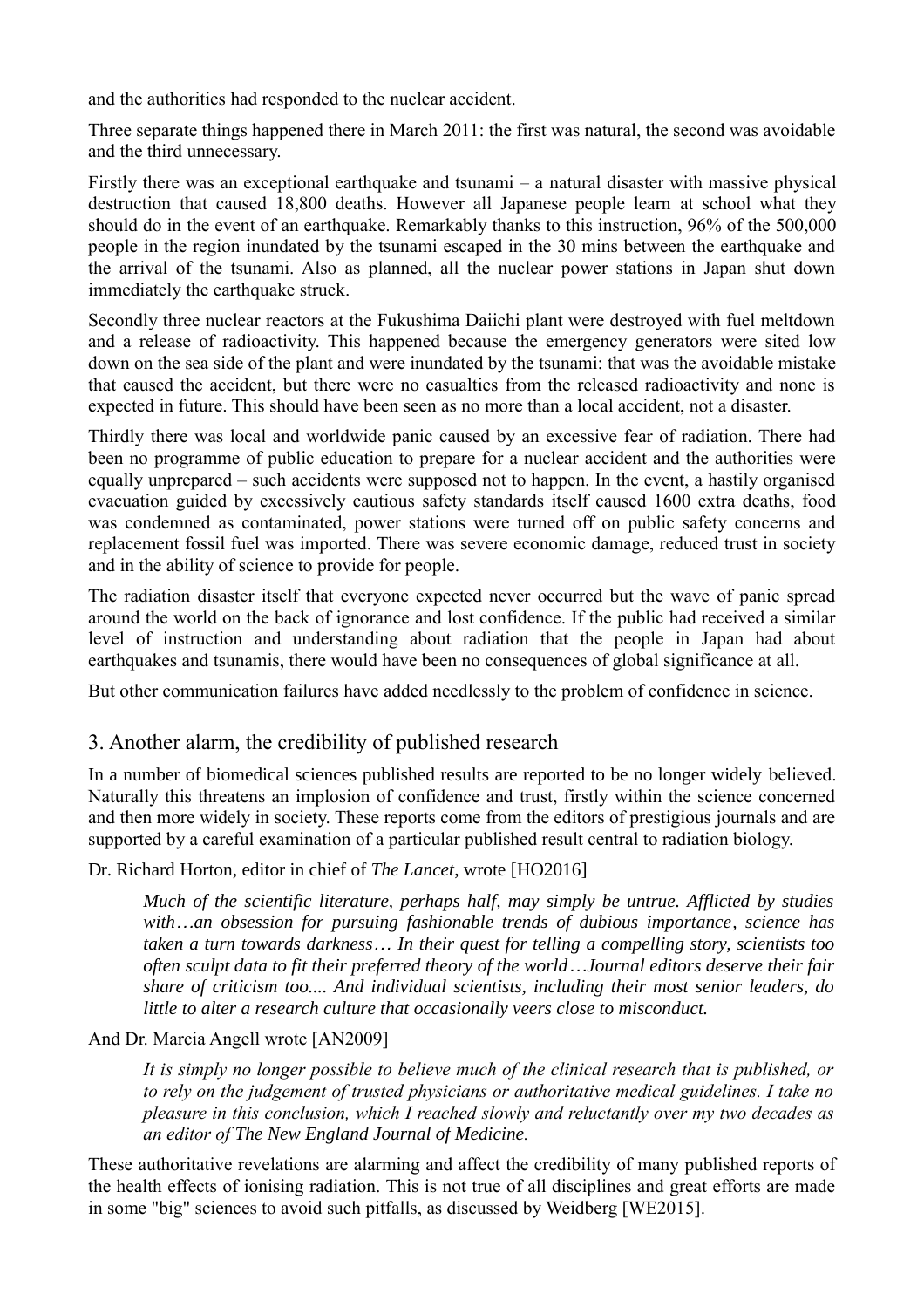Before looking at an example here is a draft list of checks that might reasonably be applied in any scientific field:

the statistical significance of a result should be several standard deviations  $(sd)^2$  $(sd)^2$  – for example five, as for the recent discovery of gravitational waves and the Higgs Boson;

a result should be interpretable in terms of simple mechanisms;

a result should be compatible with other similar but larger experiments, if any.

An important result might reasonably fail one of these checks; any failing two of them should be seen as questionable; any failng all three would not be credible and therefore not publishable. Results that simply challenge orthodox science with ideas that have popular appeal should be held back until confirmed, otherwise science is brought into disrepute and everyone in society suffers through a loss of trust.



*Figure 1: The dependence of the mortality of 174541 UK radiation workers on whole-of-life measured dose for leukaemia (top) and solid cancers (bottom), as reported by Muirhead et al.*[MU2009]

A simple but important example<sup>[3](#page-2-1)</sup> is taken from a paper by Muirhead et al [MU2009]. The plots in Figure 1 show cancer mortality of radiation workers against whole-of-life dose relative to those at zero dose. Do the data show that there is any significant dependence on this dose? The authors claim that the risk rises in a straight line from 1.0. The error flags show the 90% confidence limits given by the authors. So we might expect that 1 in 10 data points to lie out of line – that is what

<span id="page-2-0"></span><sup>2</sup> The probability of a result being due to a random fluctuation alone: of 1 sd is 1/3; of 2 sd is 1/20; of 3 sd is 1/370; of 4 sd is 1/16,000; of 5 sd is 1/1,750,000. The habit of describing 2 sd as a *firm conclusion* should cease.

<span id="page-2-1"></span><sup>3</sup> This example was not chosen at random: it was commended to the author in January 2011 by an adherent of the Linear No-Threshold (LNT) Model as compelling evidence for it.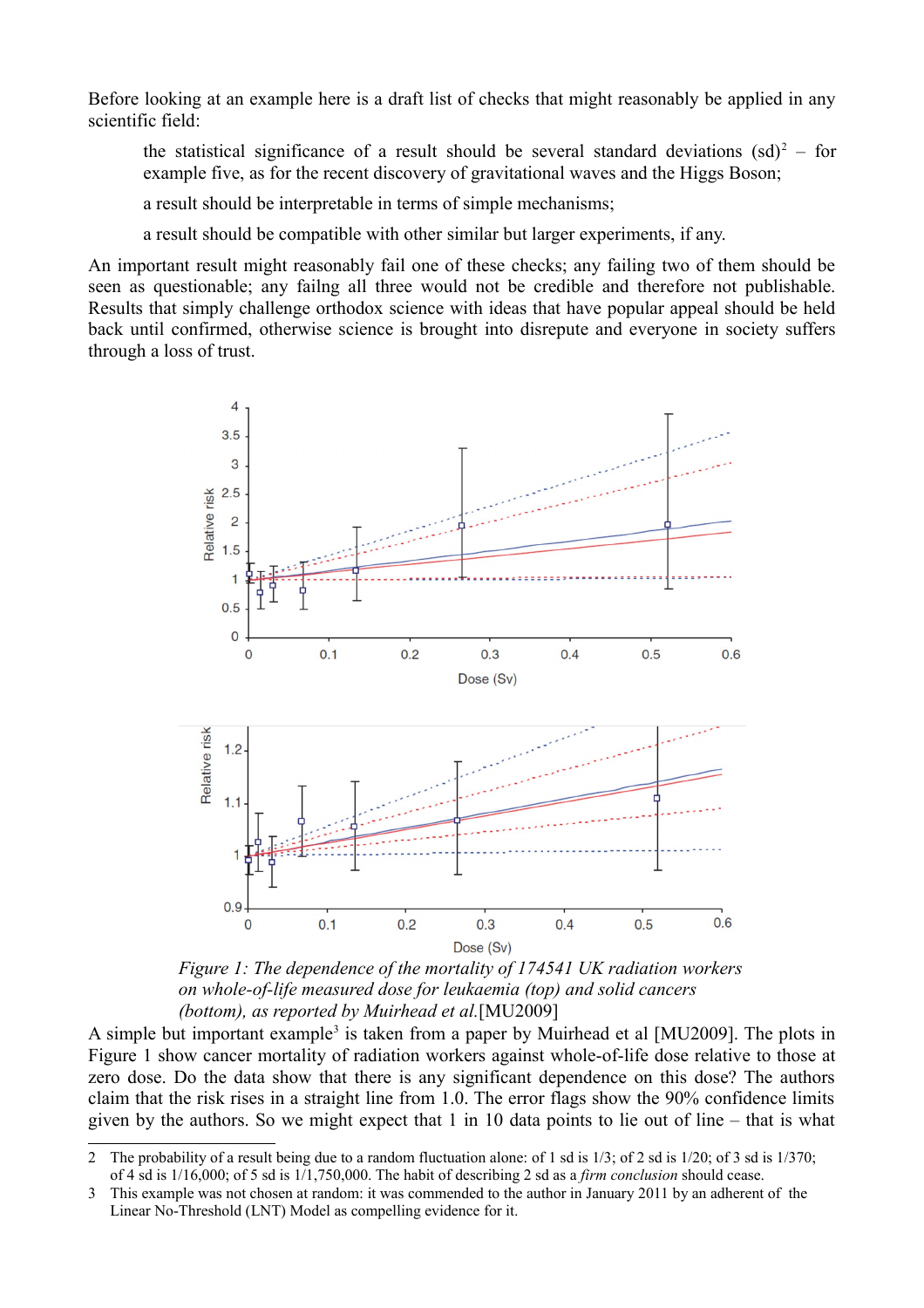*90% confidence* means. In fact on the leukaemia plot one of the seven data points nearly misses the horizontal line, *Relative Risk* = 1.0. That tells us that, if it is true that there is *no dependence,* then data such as these are quite likely - and this is the correct form of the statistical question: *Is there significant evidence of a dependence?* The lower plot shows the evidence for solid cancers and the story is similar there. In fact for both plots the claim made by Muirhead et al that there is a linear dependence fails *all three* of the general criteria suggested earlier:

the variations are consistent with random, as just discussed, so showing no evidence;

published data for those who live in geographical regions with high natural annual radiation dose rates show no dependence of cancer on dose rate, even where experienced over a life time;

there is no established mechanism on the basis of current radiobiology that would suggest a harmful effect of any such small chronic dose.

The unexamined influences on their data of smoking and the so-called *Healthy Worker Effect* reduce the credibility of their conclusion even further.

These data have reappeared recently as the dominant component of two meta analyses, one by Leuraud et al on leukaemia [LE2015] and the other by Richardson et al on solid cancers [RI2015]. These authors make the same claim for a dependence as Muirhead et al, although the same objections can be made. These published results have been independently and unfavourably reviewed by Sacks et al [SA2016] among others.

Perhaps we should not be surprised at the human tendency to see a result where none can be firmly established. Evolution favoured those who could spot danger lurking in the grass – and a few false alarms carried no penalty when survival was at stake in our early development. In science such enthusiastic hypothesising still plays a vital role behind the scenes but it has to be tempered by sceptical checking. Properly circumspect analyses put much effort into the simulation of experimental results by Monte Carlo and other means to verify that real uncertainties match the quoted confidence levels. But of similar importance is the need to understand how any conclusion matches -- or does not -- with existing knowledge, in this case of radiation absorption by living tissue.

## 4. The absorption of ionising radiation

The physics and chemistry of what occurs in the immediate aftermath of radiation absorption in matter have been carefully studied for over a century and are well understood. For a start, you might reasonably expect the material to get hot, as determined by the heating rate given by the number of watts of radiation power absorbed in each kg of material. Indeed the safety of ultrasound and MRI clinical scans is set in this way by comparison with the normal metabolic rate, a few watts per  $kg$ this is the rate that the cooling mechanisms of living tissue are designed to disperse with relative ease. How many watts per kg are delivered by a typical ionising radiation exposure? By definition 1 gray of absorbed ionising radiation is 1 joule per kg. Therefore 1 watt per kg is 1 gray per sec, or 1000 mGy per sec. That would be a *huge* radiation dose rate although its heating is modest. A dose rate of 3 mGy per day, that is 1000 mGy per year, is only  $32 \times 10^{-9}$  watts per kg. It is no wonder that ionising radiation gives no sensation – its heating effect is far too weak.

That suggests that a radiation dose rate of a few mGy per *second* might be quite harmless which is quite untrue. What have we misunderstood? This problem was solved by Einstein in 1905 in his account of the *Photoelectric Effect*.<sup>[4](#page-3-0)</sup> He used the understanding of the new Quantum Theory (that Planck had introduced only a few years earlier) to explain that when ionising radiation is absorbed it

<span id="page-3-0"></span><sup>4</sup> Einstein wrote three papers in 1905, each of which might have earned him a Nobel Prize. These were the Special Theory of Relativity, the theory of Brownian Motion and the Photoelectric Effect. When he was awarded the 1921 prize, it was for the Photoelectric Effect, not the Theory of Relativity for which he is popularly more famous.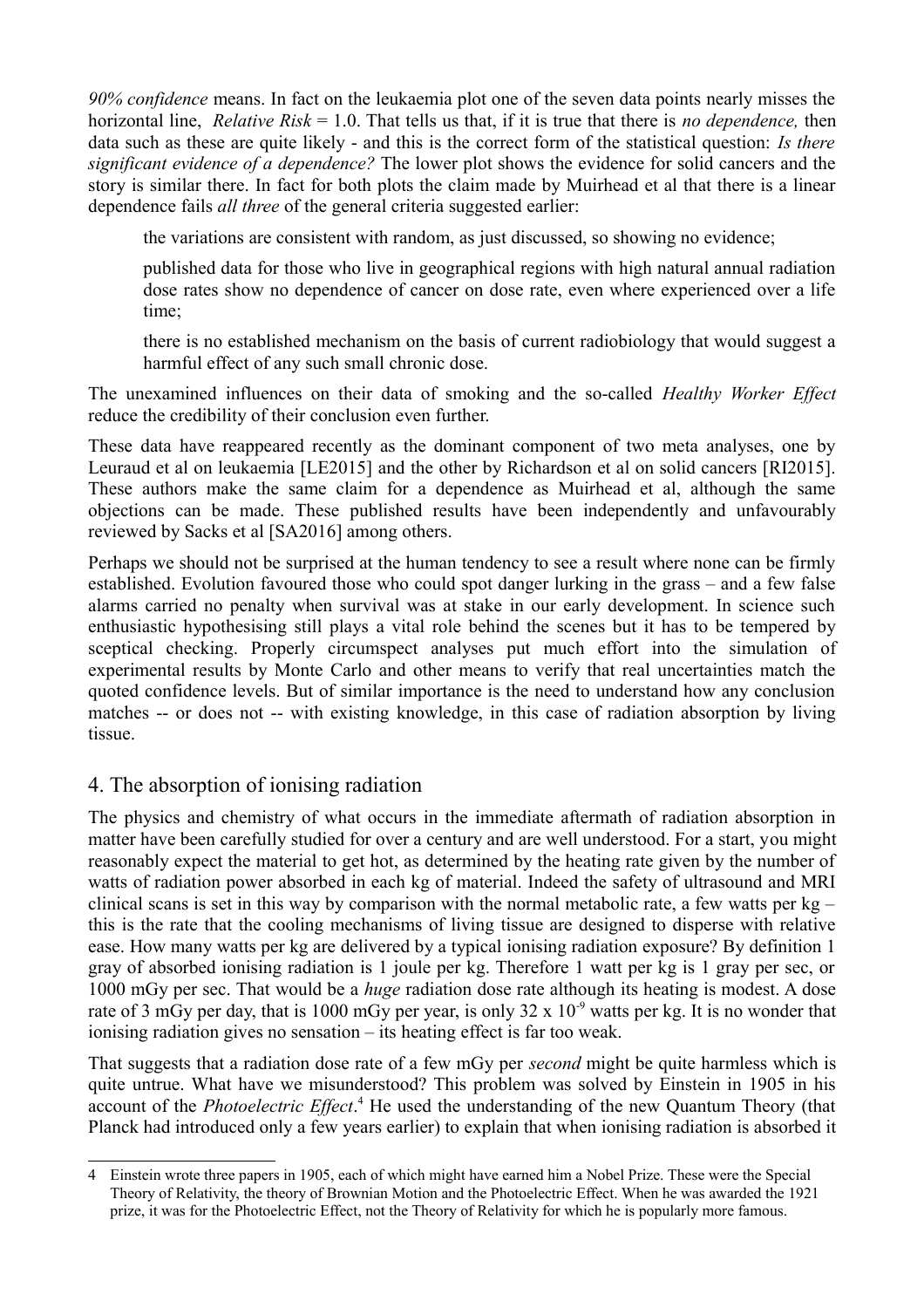does not happen uniformly but as a series of local flashes or pin pricks, often termed *collisions* to accentuate their individual nature. Each pin prick delivers enough energy to ionise an atom or break a molecule – on a scale<sup>[5](#page-4-0)</sup> of about 3 eV (or  $5x10^{-19}$  joules). So in a CT scan the absorption of 10mGy involves about  $2x10^{16}$  such energy pricks per kg. But in a kg there are about  $5x10^{25}$  atoms. That means the proportion of atoms affected is only about 1 in 2500 million. So the picture is one in which a *tiny* proportion of atoms is *severely* disrupted – but the others not at all.

Current safety recommendations based on the Linear No-Threshold (LNT) theory assume living tissue suffers the same immediate radiation cell damage as if it were dead -- and that is reasonable. But then in the name of precaution it dismisses the effectiveness of *subsequent* biological action [IC2007]. It considers that any initial damage, whenever and wherever it arises, is equally likely to cause a malignant DNA error that leads to subsequent cancer. If true, resulting disease would be in proportion to the absorbed radiation energy. This is the LNT picture, suggesting that all ionising radiation is harmful and that any dose of radiation should be kept as low as reasonably achievable (ALARA) in the name of caution.

What the LNT model ignores is that biology is about the behaviour of *live* tissue. The small number of important hit atoms form part of delicate responsive molecules and when the cry *ouch!* goes up there is a response within the cell and via chemical messaging from other cells too.

How the size of a radiation dose determines the subsequent disease rate is an example of a stressfailure relationship, also named a cause-and-effect or dose-response curve. In fundamental physical science the relation between cause and effect is often extremely simple, and linearity is a natural consequence [AL2009]. However, for other systems where design or evolution has played an essential role, a linear relation between cause and effect is exceptional -- in particular wherever the response is designed for stability or has evolved not to fail.



*stress-failure characteristic curve for a typical stabilised system*

Figure 2 shows the type of curve that describes the failure rate of a stabilised system: for small stresses the failure rate is very small if not zero, because the stabilisation works. But it takes resources and time to react, so that a large sudden stress can cause overload such that failure becomes increasingly likely above a threshold. Such a curve for a resource-limited self protected system applies in situations as diverse as the handling of website traffic, business management, military strategy, chemical buffer solutions and electronic stabilisation.

It has been the business of biology for three billion years to evolve ways to stabilise life against failure as far as resources permit. If evolution had not found ways to protect life against ionising radiation, we would not be here, especially since radiation levels were somewhat higher on Earth at

<span id="page-4-0"></span><sup>5</sup> These numbers are simplified to focus attention on the important qualitative aspects of what is happening.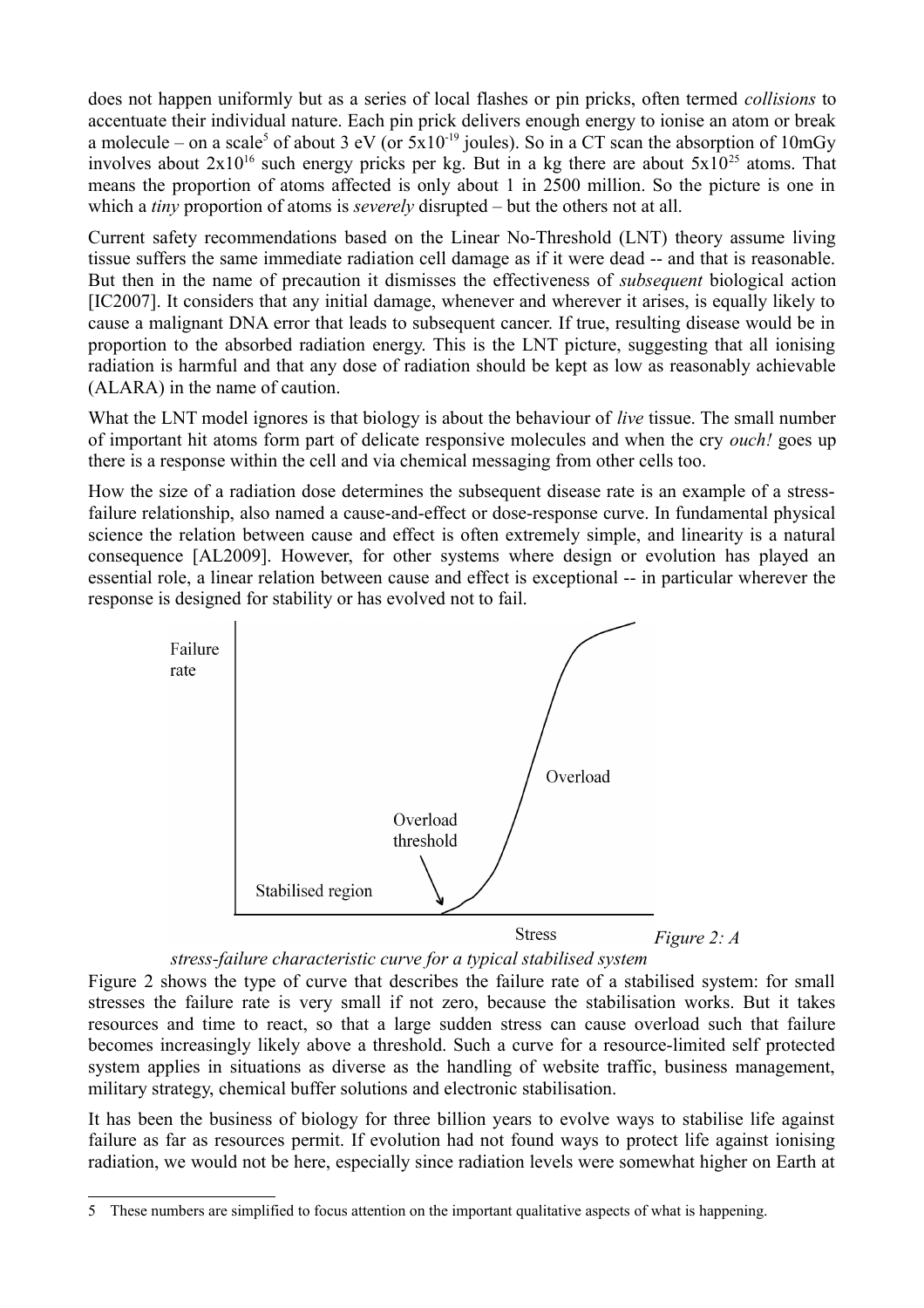times in the past<sup>[6](#page-5-0)</sup>. The protection required is against broken molecules which not only constitute damage themselves but may also go on to break further molecules. This process is called *oxidation* and the broken molecules *reactive oxidant species* (ROS). In fact it was important to evolve a similar strategy to protect life against the ROS leaked from mitochondria. These can also break molecules such as DNA.

To survive the effects of oxidation biology depends on its resilient design, its response to an immediate attack and its ability to adapt and modify that response in the light of experience:

- an optimised design of life made up of many individuals, each replaced over many decades, and with each individual made up of many small cells, each replaced in a few weeks;
- an effective response to an oxidative attack based on: 1) antioxidants to quench ROS; 2) enzymes to repair DNA; 3) arranged cell death (apoptosis); 4) suspension of the cell cycle to avoid copying DNA errors; 5) an immune system to police later rogue activity among cells;
- an ability to adapt by providing sufficient enzymes and antioxidants using past stress levels.

Much is now known of these mechanisms and more is discovered every year. Resources are limited and it takes time to regroup and recovery from an attack. If too many cells die and are not replaced, organs fail and death by Acute Radiation Syndrome (ARS) follows. Alternatively if the imnune system fails a rogue DNA error may result in a tumour. Anyway the stabilisation depends on the radiation dose rate, rather than any value for accumulated dose in mGy. The importance of the dose rate is underlined by the effectiveness of protracted radiotherapy treatment (fractionation), as discussed later.

But the simple description given above is deceptive. The effect of adaptation is to increase the range of effective protection, meaning that the curve shown in Figure 2 *changes.* This happens when we take exercise and get fit and our tolerance to muscular stress is increased: this is not an analogy, but a real example of the way that cellular biology adapts to oxidative attack in the light of experience. As the failure threshold is increased the curve *shifts* to the right. Furthermore the added resources generally protect against other diseases too (each stress having its own curve). As is well known keeping fit provides extra protection against diseases such as cancer. This is a story about clever biology, and it is a mistake to try to reduce it to the simpleton mathematics of curves. Evidence that moderate X-ray exposures improve protection against subsequent larger doses was published as early as 1915 and 1920 – in that case the evidence was for mice but these defences are deep in our genetic make up and apply to most forms of life [MU1915, MU1920].

However, since the 1950s the international orthodoxy on the biological effects of radiation has been built on LNT. In that case the curve of Figure 2 is supposed to be by a straight line through zero, not plotted against dose rate but against *total dose* accumulated over a life time. That was tested in Figure 1 and failed. Clearly more evidence is needed to confirm the influence of active biology.

## 5. Further evidence

Although these basic features of cell biology and its defences against ionising radiation and other stresses go back billions of years and apply for most life forms, we are interested in data on human life in particular. Here we look at exposures of large numbers of people and high doses, namely in clinical medicine, the accident at Goiania (1987), the accident at Chernobyl (1986) and the record of the survivors of the bombs dropped on Hiroshima and Nagasaki (1945). Fuller details are given elsewhere [AL2009, AL2015]. Wider reading should include the recent accessible article by Henriksen and the Oslo Group [HE2016]. This discusses lung cancer and the chronic radiation dose

<span id="page-5-0"></span><sup>6</sup> Radiation from earth-bound radioactivity was 2 or 3 times higher because less of the thorium and uranium in rocks had decayed away. Radiation from space may also have been higher or lower on account of variations in the shielding effect of the atmospheric density and the terrestrial magnetic field.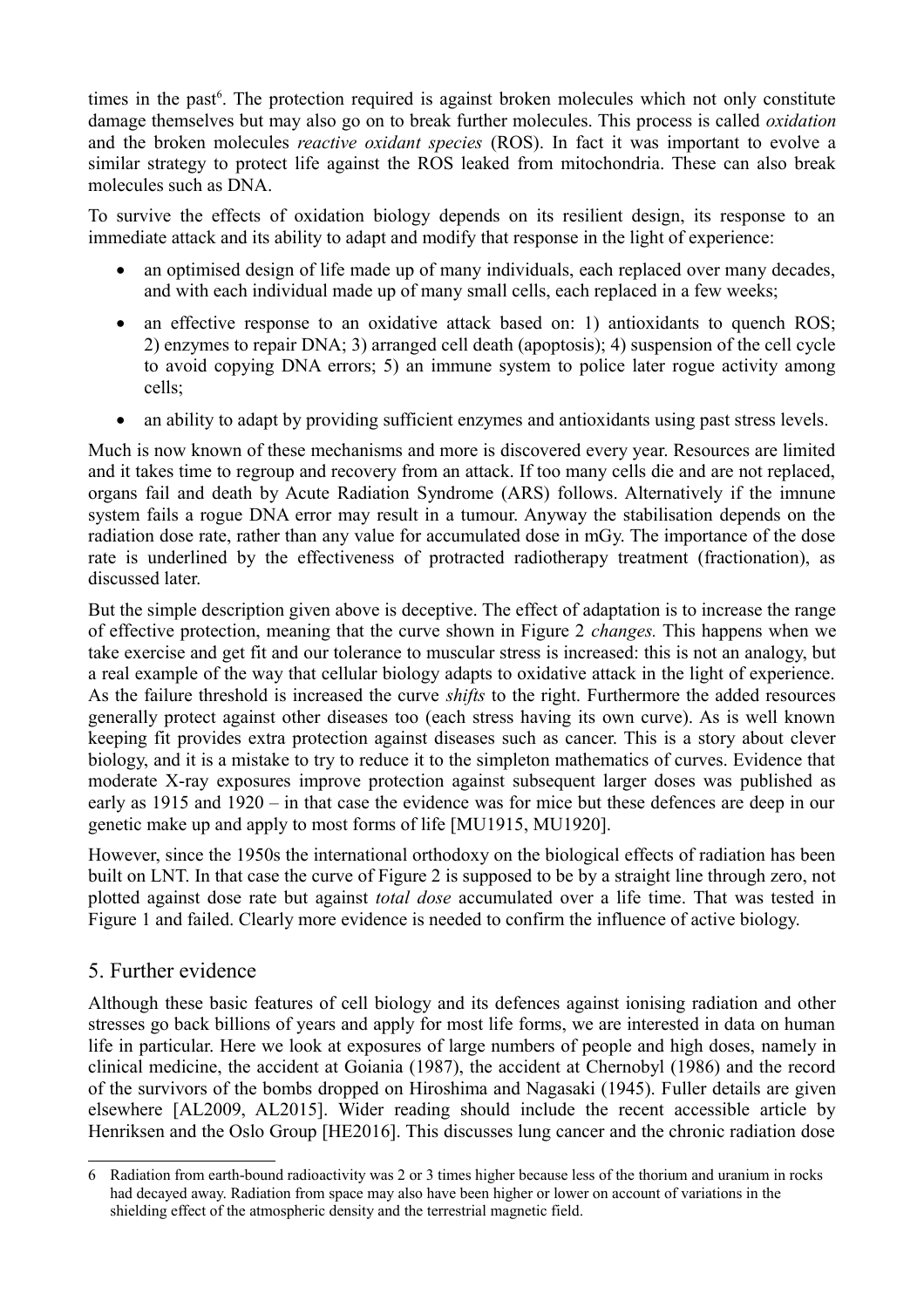rate to the lungs from natural radon gas.

The radiation used in medical clinics is the same in principle as that in accidents and nature. The steady natural background of radiation gives a dose rate between 2 and 100 mGy per year, depending mainly on altitude, geomagnetic latitude and the radioactivity of the local rocks. An acute dose of 10 mGy or less given in a diagnostic scan causes no demonstrable harm and is very small compared to the life-saving dose received by a patient on a course of radiotherapy. In that case the tumour cells receive 30 or more daily doses of 2000 mGy to kill them, while nearby healthy tissue gets 30 daily doses of about 1000 mGy and survives. This survivable dose, 30,000 mGy in a month, is about 10 times a dose that is usually fatal if delivered all in one day. This survival is due to the repair of DNA and other mechanisms discussed earlier. Successful cancer treatment is a compromise between too much radiation with the chance of triggering new disease and too little with the chance that the original tumour cells survive. Oncologists have a century of practical clinical experience of getting this balance right and the general public have taken part in this work, willingly and usually beneficially. There is no reason for suspicion -- this information is not the product of some guinea-pig programme by the military, as some nuclear sceptics might suppose.

But a high dose of ionising radiation within a short time can be fatal. Four cases of early death from ARS were recorded at Goiania from whole-body acute doses between 4000 to 7000 mGy, and 28 deaths from such doses occurred at Chernobyl. At Fukushima there was no case of ARS, but there was widespread popular concern about internally absorbed radioactivity, in particular the volatile fission products, iodine-131 and caesium-137. The latter has a 30-year half-life and so persists in the environment although it is excreted from the body with a biological half-life of about 100 days. When the Fukushima accident occurred the effect of caesium-137 was known from what happened at Goiania [IA1988, IA1998]. The authorities at Fukushima, or at least the IAEA, should have told the public not to worry, but they did not. It takes *years* for bureaucracies to dare to respond, it seems, even with obvious answers to the most pressing questions based on data they already have.

At Goiania, Brazil, a caesium-137 therapy source of 50.9 tera-becquerels in an abandoned radiotherapy clinic was taken home by a scrap merchant and split open. He and his wife admired the pretty blue glow that the radiation created in the surrounding air. Their children played with it in the kitchen and got it onto their skin and into their food. Fascinated, they invited their neighbours in to see what they had found – then sold it to another family. After two weeks people started to get ill and then finally it was realised what had happened. Altogether 249 people had been significantly contaminated, more than 50 of them internally. Within a few weeks four had died of ARS and later 28 had surgical operations for burns. Having been scanned for internal caesium-137 and labelled *irradiated* many survivors suffered from depression, some becoming alcoholic – as happened again at Fukushima. But the internal contamination dose was quite different there: the *least* contaminated person who died at Goiania had 10,000 times the activity of the *most* contaminated person measured at Fukushima (out of 32,811 members of the public and 1,491 children). The important statistic is the number of internally contaminated members of the public at Goiania who died from radiationinduced cancer in the 25 years after the accident. The answer is zero [VA2013]. The number of survivors is small but this result would not be expected if internal irradiation by caesium-137 left any significant legacy of risk of cancer. This is the type of robust result we need -- the number of radiation casualties at Fukushima is another.

What about those who survived Chernobyl? There were more of them, but is there any evidence that they incurred a continuing legacy of cancer after their exposure in 1986? The 237 fire fighters who were early on the scene received large doses from the exposed reactor core. As noted earlier 28 of these died from ARS in a few weeks. But what happened to the rest in later years? Inevitably some died anyway. Up to 2004 there were 19 deaths, but it has not been possible to show that these were associated with radiation [WH2006]. In fact there has been no confirmed evidence for additional cancer in 25 years, except 15 deaths from child thyroid cancer. However the dominant health effects have been mental and social. The human population was removed from their homes at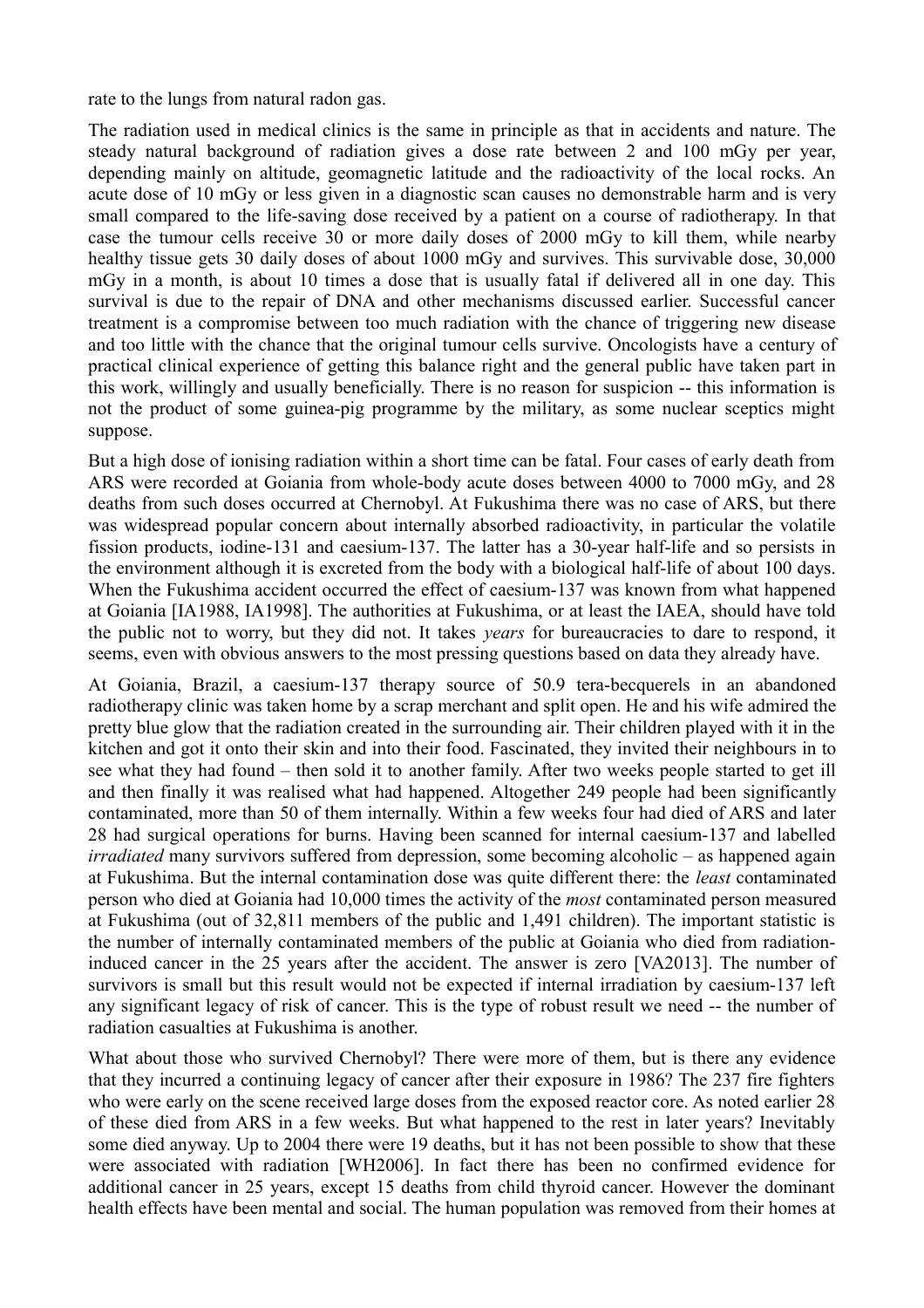short notice following the accident. Not knowing what was happening to them they suffered severely by being uprooted and cursed as *irradiated*. On the other hand the wildlife in the evacuated region was left and in the years since 1986 has appeared unaffected by the radiation. Today it is thriving, freed from the imposition of human habitation, as shown in several intriguing videos that are available<sup>[7](#page-7-0)</sup>. Evidently even in this, the worst possible civil nuclear accident, the death toll was moderate compared to many a major hydro, coal, oil or gas accident, and evidence of additional cancer, though much dreaded, is remarkably hard to find.

On the cities of Hiroshima and Nagasaki in 1945 two nuclear bombs were exploded. If nuclear radiation causes a significant death toll in later years through an increased rate of cancer, it should be evident here, especially as the radiation was emitted primarily as an acute flash giving least time for the benefit of response mechanisms. Certainly many died in the terrible wave of blast and fire, although it is surprising to learn of the man from Nagasaki who was caught in Hiroshima by the first bomb and then returned home to suffer from the second. He died only a few years ago at the age of 93. But little is learnt from individual cases and it is more useful to look at the fate of a substantial number of inhabitants. The health of all those who survived to 1950 has been monitored for 50 years and compared to those who were not irradiated. Doses have been calculated for 86,611 and the Table shows the number who died of cancer in 50 years, the number expected (from the unirradiated) and the additional number that are then attributed to radiation-induced cancer [PR2004]. More details are discussed elsewhere [AL2009].

|               | cancer deaths | expected | additional |
|---------------|---------------|----------|------------|
| solid cancers | 10127         | 9647     | 480        |
| leukaemia     | 296           | 203      |            |

The estimated total number of cancer deaths caused by radiation is 573 or 6.6 per thousand survivors. Evidently radiation did cause extra deaths, but at a fraction of the underlying cancer rate. The evidence does not show that survivors with a dose less than 100 mGy had any risk of additional cancer and, to the surprise of all brought up in the Cold War period, there is no evidence to confirm that radiation caused any inherited genetic effects. Overall this estimate of 573 extra deaths in 50 years is less than 1% of those killed by the initial blast and fire.

The data can be used in the following way to estimate an upper limit to the number of workers at Fukushima who might die of cancer in the next 50 years. The 30 workers with the highest doses all received doses between 100 and 250 mGy, albeit spread over a year. At Hiroshima and Nagasaki 5949 survivors received an acute dose in this range and suffered an additional cancer death rate of 1 in 150 in the following 50 years. So at Fukushima the expected number of additional deaths is 1/150 times 30, that is 0.2, meaning that no death is likely.

## 6. The many sources of misunderstanding

Some do not accept these conclusions because they distrust the data. It is always possible to do that and on occasion it may be justified. But human society depends on trust. In fact among the worst effects of the Fukushima accident was the damage done to trust – trust in institutions, trust in science, as well as personal trust. If everyone distrusts others, life gets very bleak at the individual level and, collectively, the environment would only accommodate a tiny fraction of the world's current population. So, although we need to be discerning about the evidence we accept and should not rely exclusively on a single source, we should expect to find some compatibility between different sources in the search for credibility.

<span id="page-7-0"></span><sup>7</sup> For example a video on Chernobyl wildlife (2012) Discovery Channel<http://t.co/puM2rwyBMH> , also at<https://www.youtube.com/watch?v=IEmms6vn-p8> and triggered pictures of wildlife at Chernobyl (2015)<http://www.bbc.co.uk/news/science-environment-32452085>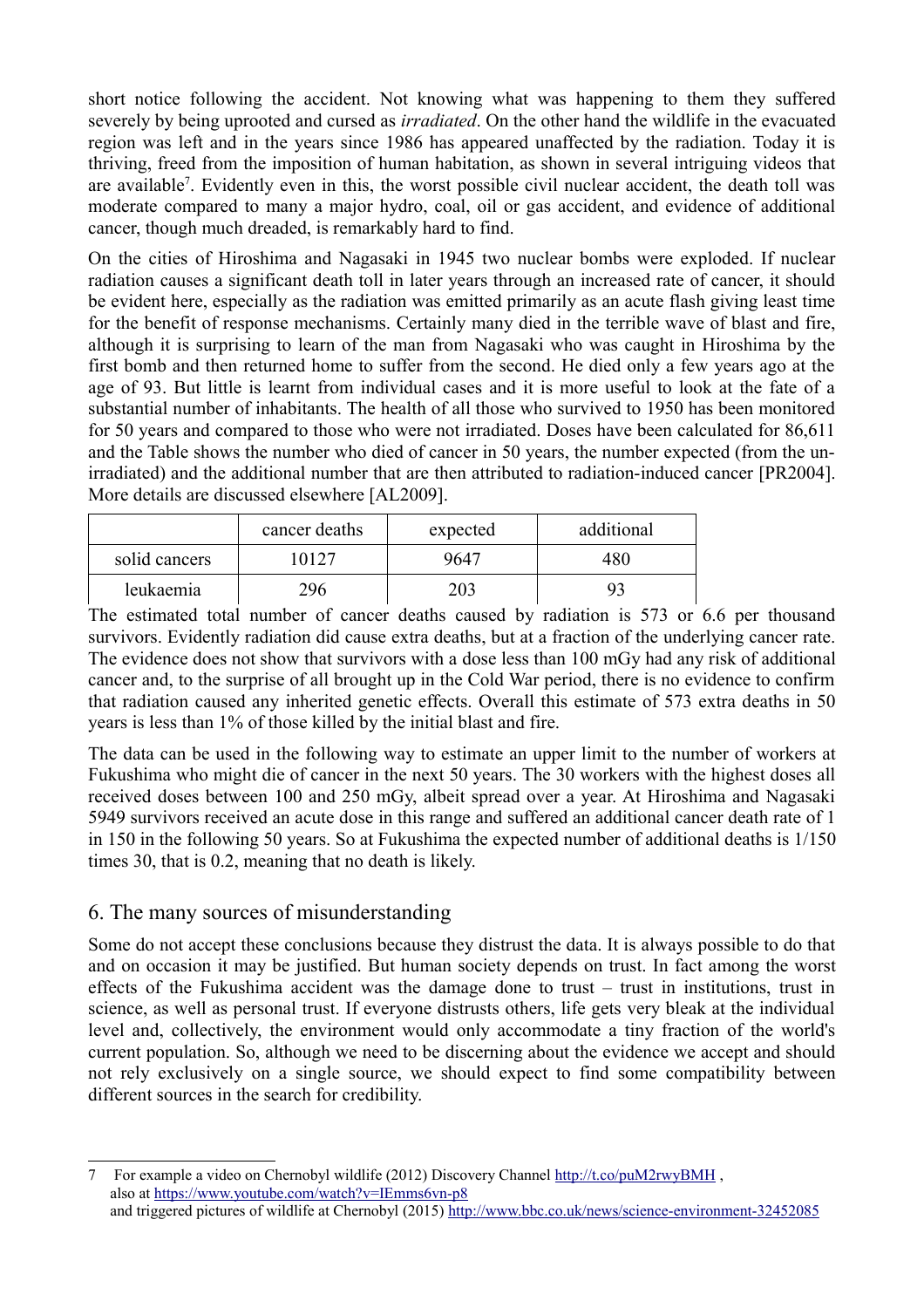

*Figure 3: The build-up of nuclear arsenals during the Cold War*

But there are other reasons why people disagree. These centre around personal preconceptions as well as educational, financial and legal pressures on individual opinion. These can be slippery and need constant examination. The strongest collective influence comes from history, in this case the experience of the Cold War and the nuclear Arms Race. Figure 3 shows how the number of warheads grew by tens of thousands, each one many times larger than the Hiroshima and Nagasaki devices. Furthermore these were tested in the atmosphere by both sides, resulting in worldwide radioactive fallout many times greater than that from Chernobyl. This period was one of widespread fear and dread. The only way to stop the race was to promote the

threat of radiation as a danger seen as worse than a possible conflict with the Soviet Union. This tactic was successful – but it came at the expense of scientific truth. Nuclear weapons are dangerous because of the blast and fire they cause, but today few people understand that for 60 years we have been living with a lie – the lie that nuclear radiation is exceptionally dangerous.

Today anti nuclear opinion still embraces the lie and is now blind to this misjudgement. Many will pass on with their misbelief still intact, as suggested by Max Planck:

*A new scientific truth does not triumph by convincing its opponents and making them see the light, but rather because its opponents eventually die.*

Fortunately there are quite a number of bright environmentalists who have understood their mistake. Some have made a full length professional video, *Pandora's Promise* [ST2013], that is well worth watching and explains why they changed their minds. But most members of the public simply remain frightened and reluctant to consider changing simple long-standing beliefs. As Tolstoy explained, this may be true whether they are intelligent or not:

*The most difficult subjects can be explained to the most slow witted man if he has not formed any idea of them already; but the simplest thing cannot be made clear to the most intelligent man if he is firmly persuaded that he knows already, without a shadow of doubt, what is laid before him.*

However the most insidious opposition comes from the radiation safety experts whose salaries, research funding and bureaucracy depend on the *status quo*, that is LNT-based regulations and the Precautionary Principle. They adhere to ALARA as if it were the Hippocratic Oath of their profession. Their basic reluctance to consider changing their opinion is captured by the words of Upton Sinclair:

*It is difficult to get a man to understand something when his salary depends on his not understanding it.*

Unfortunately it is to them that politicians and the media turn for expert guidance. The public tend to vote for safety by default and that is what this industry offers. The resulting demand for extra resources and protection, though not justified by any scientific evidence, make nuclear technology expensive without cause. Yet the influence of the ALARA-related emergency reactions to Fukushima has been extremely harmful to life, the environment and the economy, not only in Japan but around the world.

Particularly insidious is the effect of compensation paid to those involved in accidents. Courts of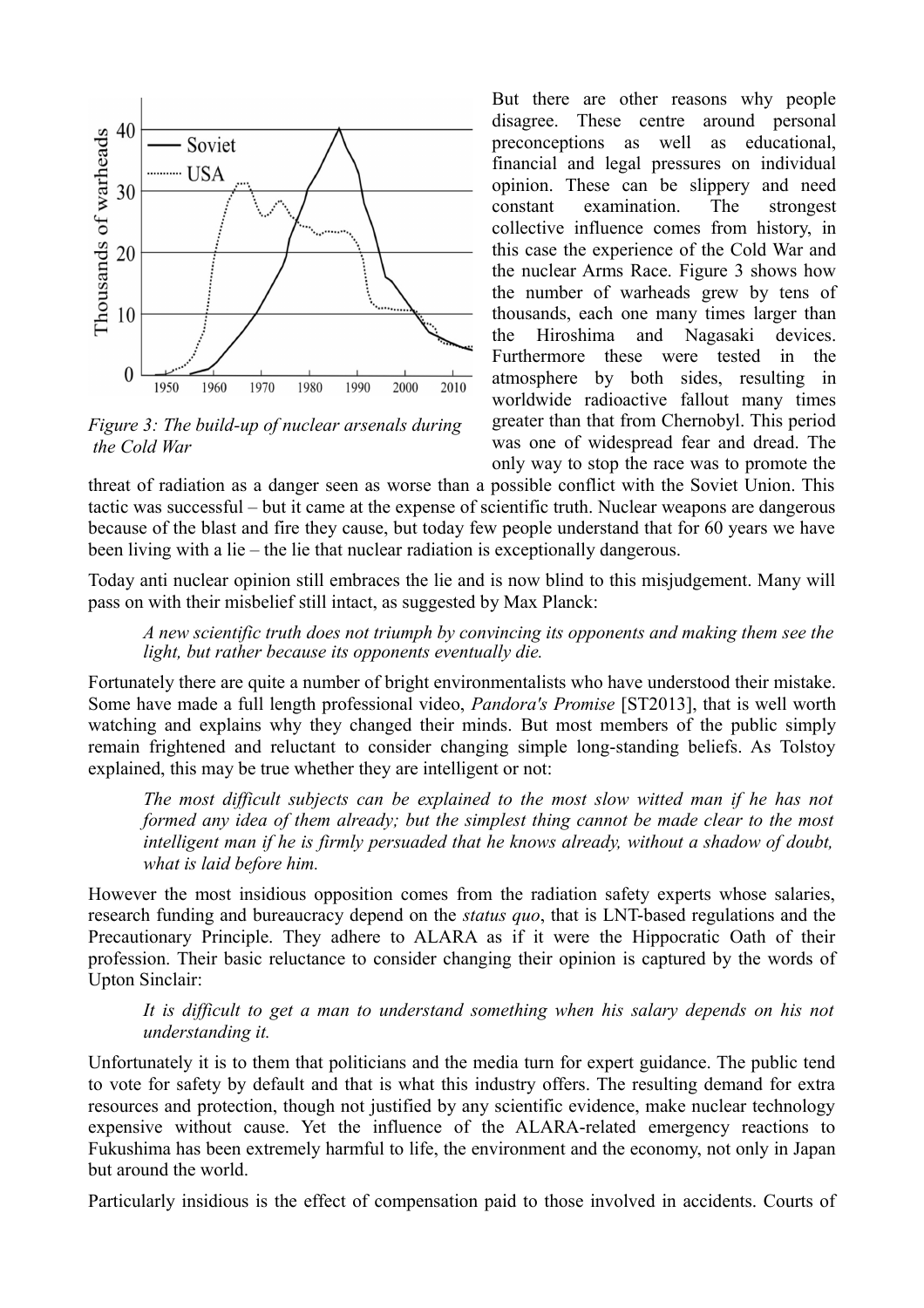law do not seek to apply the laws of nature but those of precedent. Over-reaction to radiation exposure has involved the payment of very large sums without any hurt having been established. The quoted opinion of those seeking legal compensation in court cannot be trusted while the lips of those already given it are sealed. Where people have a poor understanding of the science, litigation, or the threat of it, has often acted to entrench ignorance and suppress the free discussion of evidence. Many argue over who was to blame for Fukushima, but the answer is *nobody* -- it was a natural accident without casualties, except those caused by fear.

## 7. The safety of ionising radiation

Since high dose rates of ionising radiation can be injurious to life, the threshold for such injury needs to be found – that is a scientific question. Then a safe upper limit for regulatory purposes can be set somewhat below that threshold, taking into account social and other factors. These social factors should not be allowed to confuse discussion of the scientifically observed threshold. Special consideration for children and pregnant mothers are socially important but they should not affect the threshold unless the evidence actually indicates that.

According to ALARA there is no threshold and so the limit for any radiation exposure should be as low as possible in an attempt to appease public concern. That approach makes no reference to any evidence of demonstrated risk and was solely responsible for the disaster at Fukushima. That is wrong -- the threshold should be based on evidence of harm to health.



*Figure 4: Some monthly radiation doses shown as the area of circles. (The green and black circles are also shown magnified for clarity.)*

There is an upper bound on a single acute dose that produces no injury in the region of 100 mGy, if received all at once as at Hiroshima and Nagasaki. But what does *all at once* mean? The injury from a dose received over a period, perhaps as long as a typical cell cycle or longer, is likely to benefit from biological repair mechanisms. So a threshold might be at a certain dose per day or per week –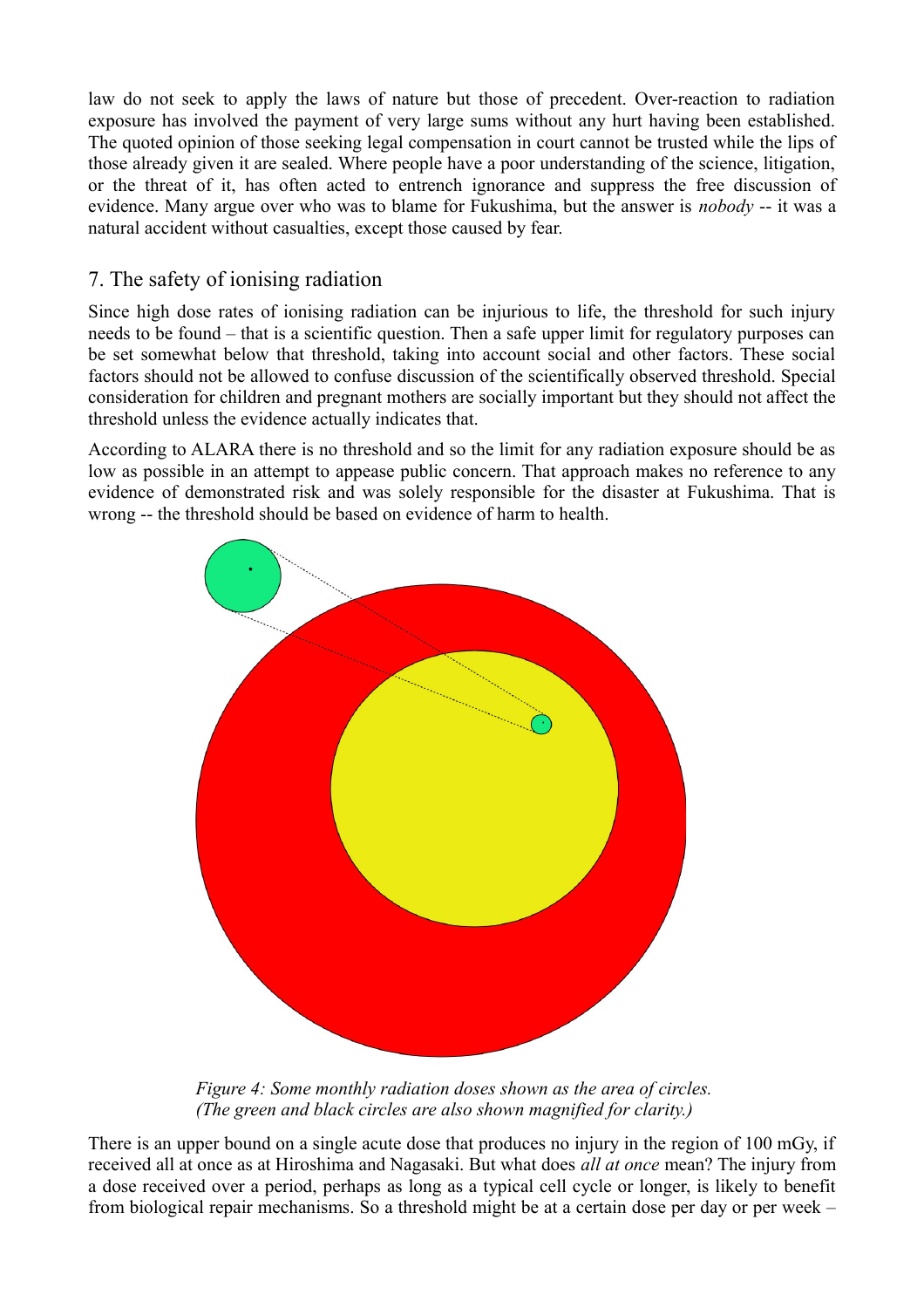to be conservative we look at a threshold chronic dose per month, meaning that there is no evidence of injury from such a monthly dose when steadily repeated, month after month. What is known of the effect of 100 mGy per month as a steady dose rate? Human evidence for the effect of chronic dose rates is rare but other sources support a consistent story.

Graphical presentations are useful when reaching out to a wide audience. Monthly doses are shown pictorially in Figure 4 by the relative area of circles. The red circle is a monthly dose rate that kills the cells of a tumour in therapy and so is well above the threshold. However the yellow circle describes a dose accepted by the general public to healthy tissue near a treated tumour from which there is usually full recovery. It is a large dose of about 30,000 mGy per month. Although it does cause cancer occasionally and is not repeated, patients who receive it usually return home with improved life expectancy. Nevertheless it too is above threshold. The area of the black dot inside the green circle represents the ALARA-based ICRP recommendation for public safety (1 mGy per year or 0.08 mGy per month), a quarter of a million times smaller than the yellow one. If an acute dose of 100 mGy is harmless and most repair and replacement mechanisms are effective within a month, then a dose of 100 mGy per month should be harmless: this is shown as the green circle, 1000 times larger than the dot and 200 times smaller than the yellow circle. What other human data are relevant?

Some of the Radium Dial Painters received life doses of radium to their bones [RO1994]. These showed a clear threshold for bone cancer after life-time doses of 10,000 mGy. It is known that alpha radiation from radium is substantially more carcinogenic than other forms. Nevertheless this threshold is not qualitatively inconsistent with 100 mGy per month, the green circle. Data on dogs given gamma radiation at 3 mGy per day (100 mGy per month) throughout their lives show no difference in mortality when compared to a control group over 8 years [FR2002]. Dogs' lifespan is much longer than mice and mortality data covers all fatal diseases, not just cancer. This matches the green circle too. Further support comes from genetic studies on mice. These work with genetically identical mice and can detect the presence of DNA errors so skipping the latency period. Recent results with mice treated chronically with 3 mGy per day for five weeks showed no genetic changes [OL2012].

Whether the higher mortality of painters above 10,000 mGy and the dogs at an age greater than 8 years is due to ageing of the immune system or a threshold for whole-of-life dose is a moot point. Anyway any effective threshold for whole-of-life dose is greater than 5,000 mGy, a figure not inconsistent with the rate of second cancers among children who received radiotherapy for a first cancer [TU2011]. It may turn out that there is no such threshold and that later failure is best characterised by the state of the immune system.

Historically, the threshold for radiation injury, seen as a safe level, was agreed in 1934 at 2 mGy per day, substantially the same as the green circle of Figure 4. In his Sievert Lecture of 1980 Lauriston Taylor<sup>[8](#page-10-0)</sup> said [TA1980]

*Today we know about all we need to know for adequate protection against ionizing radiation. Therefore, I find myself charged to ask: why is there a radiation problem and where does it lie? No one has been identifiably injured by radiation while working within the first numerical standards [2mGy/day] set by the NCRP and then the ICRP in 1934. An equally mischievous use of the numbers game is that of calculating the number of people who will die as a result of having been subjected to diagnostic X-ray procedures. An example of such calculations are those based on a literal application of the linear nonthreshold dose-effect relationship, These are deeply immoral uses of our scientific knowledge.*

<span id="page-10-0"></span><sup>8</sup> Physicist (1902-2004), charter member of ICRP (1928), founder and chairman of US NCRP for 48 years.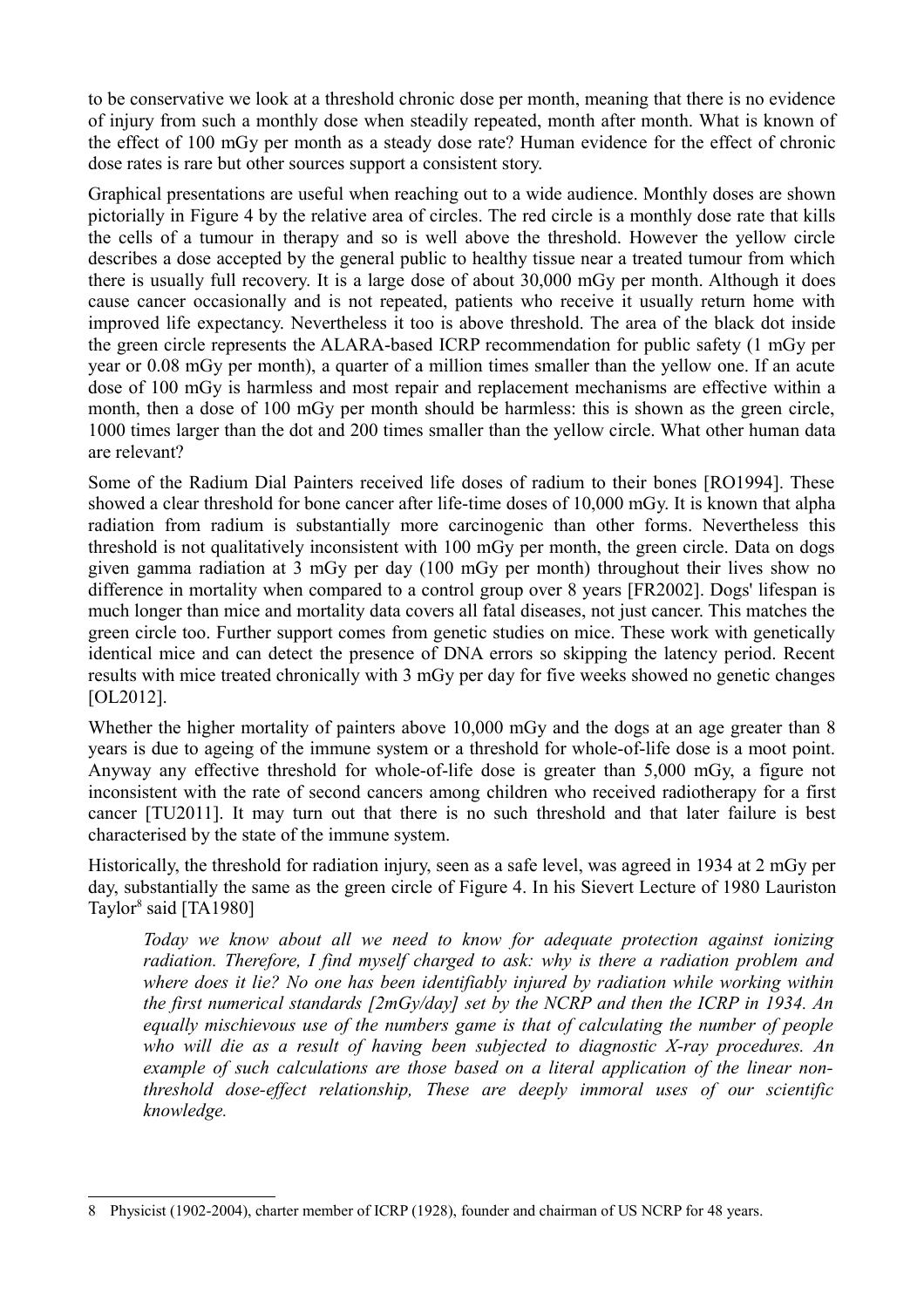## 8. Conclusions

Evidence suggests that life has achieved natural dynamic protection against the damaging effects of ionising radiation and this is responsive in a way that compliance with mere regulation could never be. Widespread education with genuine explanation is needed to give everybody the necessary guidance and reassurance. This is what is done already for the more serious example, ultraviolet radiation from the Sun. This radiation lies next to X-rays in the radiation spectrum: it too causes cell death (sun burn) and cancer at high dose rates. Some 9000 people a year die from skin cancer in the USA but family advice from pharmacists and doctors offers acceptable guidance without panic or appeal to international committees.

Humans became dominant on planet Earth by studying the many threats to life, and then communicating their findings to others in society. In the case of nuclear energy science has failed to do this, instead advocating simply that all should avoid exposure to it. Consider fire as another example and imagine the scene long ago when environmentalists objected to an early proposal to bring fire into the home. They were right about the dangers in that case, but it was essential to a better life and they were wrong to oppose it. Today, on the proposal that nuclear energy should replace fire, opposition is mistaken on both counts – it is safe and it is essential for the environment and human survival.

Today there is a need for both bottom-up education and also a top-down change of regulations. I am a member of a group of scientists from Canada, the US, Poland, New Zealand and elsewhere who publicise the scientific, medical and political case for proper science-based radiation regulations in clinical medicine and nuclear technology [SARI]. Three petitions have been made to the US Nuclear Regulatory Commission to relax limits and I have made a submission to UK Parliamentary Select Committee [AL2016].

*Radiation* and *nuclear* were propaganda words successfully used to frighten the populace during the Cold War. The message that such science is complicated and only for eggheads in secret bunkers was all part of the propaganda. For 70 years society has accepted without justification that nuclear technology is an exceptionally fearsome and ghoulish aspect of nature. We have allowed society to drift, assimilating what it is told into worn-out views rather than thinking matters out afresh. As President Kennedy pointed out, new thoughts are more uncomfortable than old views,

*The great enemy of the truth is very often not the lie – deliberate, contrived and dishonest – but the myth – persistent, persuasive and unrealistic. Too often we hold fast to the cliches of our forebears. We subject all facts to a prefabricated set of interpretations. We enjoy the comfort of opinion without the discomfort of thought*

Perhaps our children will open their eyes and show more sense than we have done. Nuclear safety is not just a matter for engineering and physics, but for education, social psychology and an appreciation of the marvels of biology. Fear of radiation is currently preventing the choice of an economic and sustainable environment, and unwarranted regulation continues to strangle obvious developments in the nuclear industry. This is a tragedy for the unwitting consumer and for the environment. We need more education, less regulation, more safe cheaper nuclear power stations and fewer international radiation committees.

## References

[AL2006] Allison W *Fundamental Physics for Probing and Imaging* OUP ISBN 9780199203888

[AL2009] Allison W *Radiation and Reason: the Impact of Science on a Culture of Fear* ISBN 9780956275615 [www.radiationandreason.com](http://www.radiationandreason.com/)

[AL2011] Allison W BBC Viewpoint: *We should stop running away from radiation* [www.bbc.co.uk/news/world-12860842](http://www.bbc.co.uk/news/world-12860842)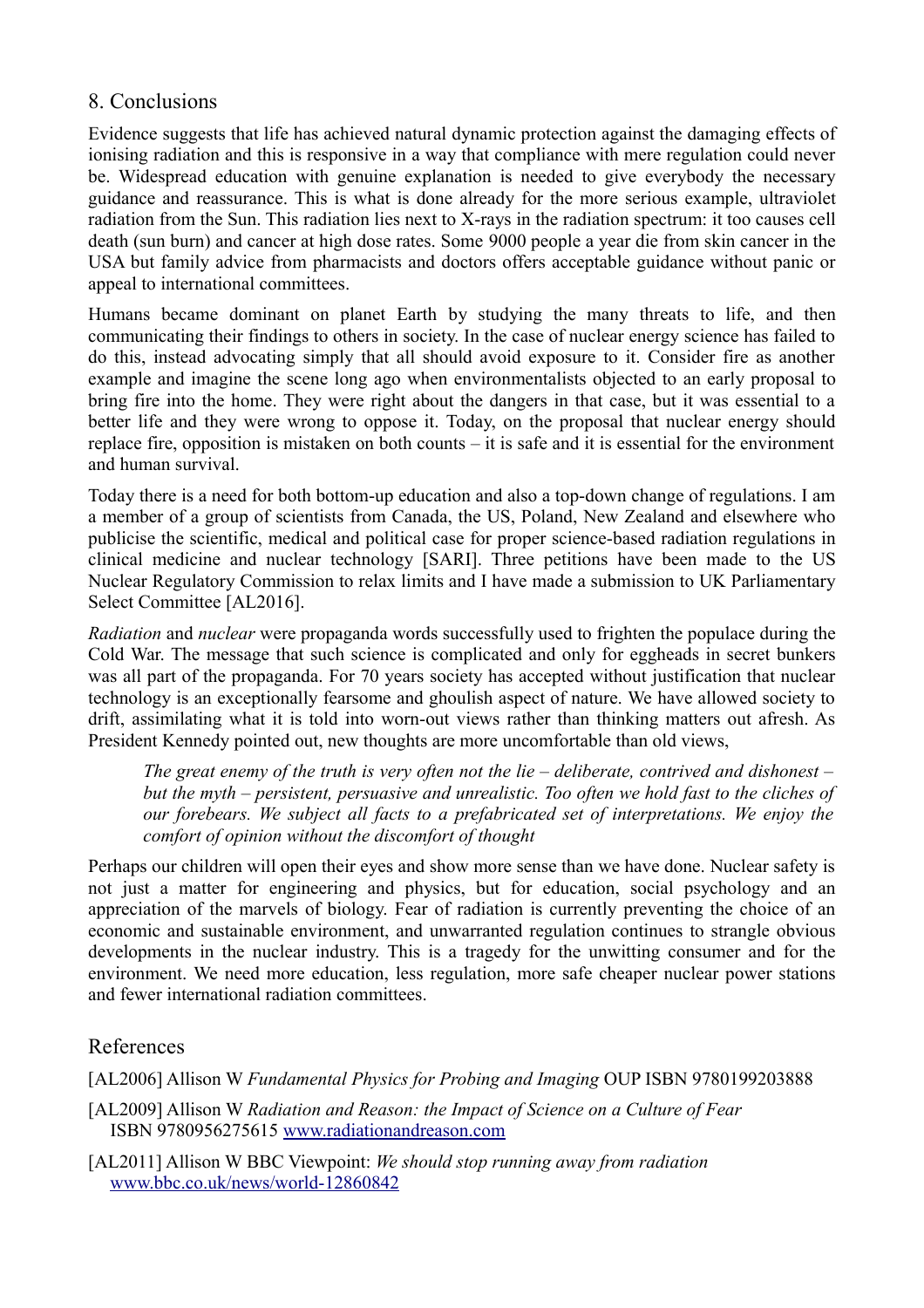- [AL2015] Allison W *Nuclear is for Life: A Cultural Revolution* ISBN 9780956275646 [www.nuclear4life.com](http://www.nuclear4life.com/)
- [AL2016] Allison W Submission to House of Commons Science and Technology Select Committee [http://data.parliament.uk/writtenevidence/ ... /science-advice-for-chemical-biological](http://data.parliament.uk/writtenevidence/committeeevidence.svc/evidencedocument/science-and-technology-committee/science-advice-for-chemical-biological-radiological-or-nuclear-emergencies/written/33322.html)[radiological-or-nuclear-emergencies/written/33322.html](http://data.parliament.uk/writtenevidence/committeeevidence.svc/evidencedocument/science-and-technology-committee/science-advice-for-chemical-biological-radiological-or-nuclear-emergencies/written/33322.html)
- [AN2009] Angell M [www.nybooks.com/articles/2009/01/15/drug-companies-doctorsa-story-of](http://www.nybooks.com/articles/2009/01/15/drug-companies-doctorsa-story-of-corruption/)[corruption/](http://www.nybooks.com/articles/2009/01/15/drug-companies-doctorsa-story-of-corruption/)
- [FR2002] Fritz TE *The influence of dose, dose rate and radiation quality on the effect of protracted whole body irradiation of beagles*. Brit J Radiol suppl 26: 103-111
- [HE2016] Henriksen T *Radon, lung cancer and LNT* [http://go-nuclear.org/radiation/item/978-radon](http://go-nuclear.org/radiation/item/978-radon-lung-cancer-and-lnt-model-thormod-henriksen-biophysics-and-medical-physics-group-u-of-oslo%20)[lung-cancer-and-lnt-model-thormod-henriksen-biophysics-and-medical-physics-group-u-of-oslo](http://go-nuclear.org/radiation/item/978-radon-lung-cancer-and-lnt-model-thormod-henriksen-biophysics-and-medical-physics-group-u-of-oslo%20)
- [HO2016] Horton R [www.thelancet.com/pdfs/journals/lancet/PIIS0140-6736\(15\)60696-1.pdf](http://www.thelancet.com/pdfs/journals/lancet/PIIS0140-6736(15)60696-1.pdf)
- [IA1988] IAEA *The Radiological Accident in Goiania,*  [www-pub.iaea.org/mtcd/publications/pdf/pub815\\_web.pdf](http://www-pub.iaea.org/mtcd/publications/pdf/pub815_web.pdf)
- [IA1998] IAEA *Dosimetric ... radiological accident in Goiânia in 1987,* [www-pub.iaea.org/MTCD/publications/PDF/te\\_1009\\_prn.pdf](http://www-pub.iaea.org/MTCD/publications/PDF/te_1009_prn.pdf)
- [ICR2007] International Commission for Radiological Protection *Report 103,* [www.icrp.org](http://www.icrp.org/)
- [LE2015] Leuraud K, Richardson DB, Cardis E et al, *Ionising radiation and risk of death from leukaemia and lymphoma in radiation monitored workers: an international cohort study*. *[Lancet](http://www.thelancet.com/journals/lanhae/article/PIIS2352-3026(15)00094-0/abstract)  [Haematol 2\(7\):e276–e281](http://www.thelancet.com/journals/lanhae/article/PIIS2352-3026(15)00094-0/abstract)*
- [MU2009] Muirhead CR et al. *Mortality and cancer incidence following occupational radiation exposure: third analysis of the National Registry for Radiation Workers. British Journal of*  [Cancer, 100, 206–212.](http://www.nature.com/bjc/journal/v100/n1/abs/6604825a.html)
- [MU1915] Murphy JB and Morgan JJ *The effect of Roentgen Rays on the rate of growth of spontaneous tumours in mice* Rockefeller Institute for Medical Research  [www.ncbi.nlm.nih.gov/pmc/articles/PMC2125377/pdf/800.pdf](http://www.ncbi.nlm.nih.gov/pmc/articles/PMC2125377/pdf/800.pdf)
- [MU1920] Murphy JB *The effect of physical agents on the resistance to mice of cancer* Rockefeller Institute for Medical Research [www.pnas.org/content/6/1/35.full.pdf+html](http://www.pnas.org/content/6/1/35.full.pdf+html)
- [OL2012] Olipitz et al *Integrated Molecular Analysis Indicates Undetectable Change in DNA Damage in Mice after Continuous Irradiation at ~ 400-fold Natural Background Radiation*, [ehp.niehs.nih.gov/1104294/](http://ehp.niehs.nih.gov/1104294/%20) and [newsoffice.mit.edu/2012/prolonged-radiation-exposure-0515](http://newsoffice.mit.edu/2012/prolonged-radiation-exposure-0515%20)
- [PR2004] Preston, Dale L et al *Effect of Recent Changes in Atomic Bomb Survivor Dosimetry on Cancer Mortality Risk Estimates.* [Radiation Research. 162: 377–389.](http://www.rrjournal.org/doi/abs/10.1667/RR3232?journalCode=rare)
- [RI2015] Richardson DB, Cardis E, Daniels RD et al, *Risk of cancer from occupational exposure to ionising radiation: retrospective cohort study of workers in France, the United Kingdom, and the United States*. [BMJ. doi:10.1136/bmj.h5359](http://www.bmj.com/content/351/bmj.h5359)
- [RO1994] Rowland RE*, Radium in Humans, A Review of US Studies.* ANL/ER3 [www.osti.gov/accomplishments/documents/fullText/ACC 0029.pdf](http://www.osti.gov/accomplishments/documents/fullText/ACC%200029.pdf%20)  with comment (2004) [www.rerowland.com/Dial\\_Painters.pdf](http://www.rerowland.com/Dial_Painters.pdf)
- [SARI] [www.radiationeffects.org](http://www.radiationeffects.org/)
- [SA2016] Sacks W, Meyerson G and Siegel JA, *Epidemiology without biology: Biology: False Paradigms, Unfounded Assumptions, and Specious Statistics in Radiation Science* Biol. Theory <http://link.springer.com/article/10.1007/s13752-016-0244-4>
- [ST2013] Stone R. Documentary *Pandora's Promise* <http://pandoraspromise.com/>